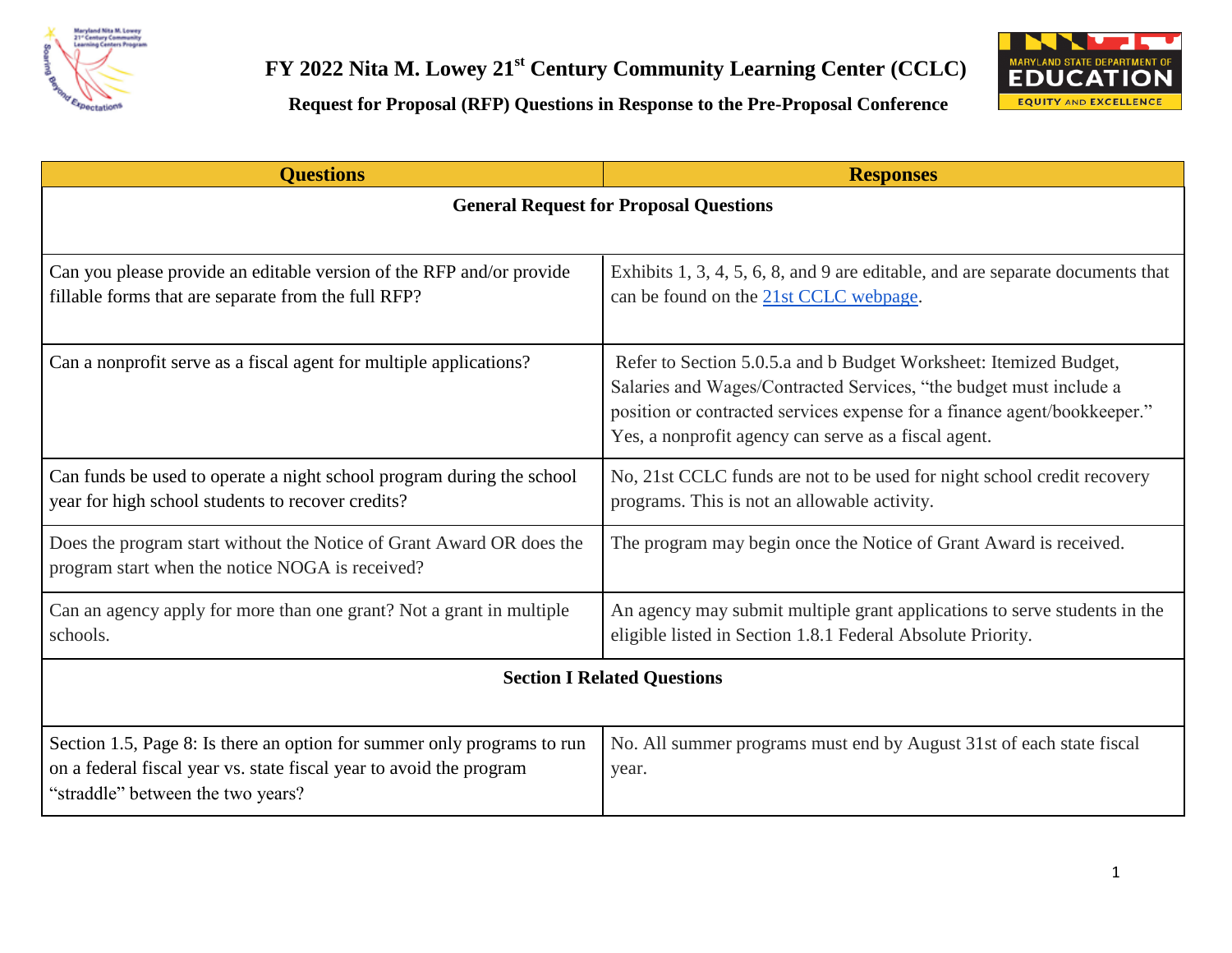| Section 1.5, Page 9: In Question #5, GPRA data, do all measures apply<br>to summer programs? If they do, how and when are measures to be<br>reported? For example, would state assessment and GPA data be the<br>school year before the summer program and the school year following<br>the summer program?                                                          | Additional information will be forthcoming on how GPRAs will be<br>measured and reported.                                                                                                                                                                                                                                                                                                        |
|----------------------------------------------------------------------------------------------------------------------------------------------------------------------------------------------------------------------------------------------------------------------------------------------------------------------------------------------------------------------|--------------------------------------------------------------------------------------------------------------------------------------------------------------------------------------------------------------------------------------------------------------------------------------------------------------------------------------------------------------------------------------------------|
| Section 1.5, Page 10: "Any funds not expended prior to the expirations<br>of such funds will no longer be available to the grantee." Does this<br>apply to the funds allocated to Year 2 and 3? In other words, if a grantee<br>underspent in year one by \$10k- or some other amount- is the grantee's<br>award for year two reduced by that same amount?           | As per Section 1.5 Funding and Length of Grant, funds must be expended<br>in the grant year they were awarded. Any funds not expended prior to the<br>expiration of such funds will no longer be available to the grantee. The<br>MSDE does not allow 21st CCLC grant funds to be carried over into the<br>following grant year. This will not reduce the award for the following grant<br>year. |
| Section 1.8.1: We currently serve high needs middle school students<br>(mostly FARMS and ESOL) in Howard County. None of the schools<br>served are Title 1 or on the comprehensive list provided. If we get the<br>local superintendent to sign off on these schools as having need<br>and wanting support, are we eligible to apply and work with<br>those schools? | As per section 1.8.1.a Federal Absolute Priorities, "Schools eligible for<br>services provided by this grant are other schools determined by the Local<br>Education Agency (LEA) to be in need of intervention and support." The<br>local superintendent signature and identification of the schools on Exhibit<br>9, The LEA/School Partnership Agreement will be accepted.                     |
| Section 1.8.1.c, Page 11: Do Targeted Support and Improvement (TSI)<br>Schools qualify under the absolute priority?                                                                                                                                                                                                                                                  | The list of eligible schools can be found on the <b>MSDE</b> 21st CCLC website.                                                                                                                                                                                                                                                                                                                  |
| Section 1.8.1.c, Page 11: Is there a form or format for the LEA to<br>identify a school in need of intervention and support?                                                                                                                                                                                                                                         | A subgrantee can list a school on the Exhibit 9 LEA/School Participation<br>Agreement and secure the signature of the local superintendent.<br>Additionally, the extent of need should be clearly defined in Section 3.1<br>Extent of Need for Project of the application.                                                                                                                       |
| Section 1.8.1, Page 11 and Exhibit 3, V. 2 (Partnerships), Page 48: On<br>Page 11, the RFP discusses a "Special Rule" regarding partnerships with<br>community-based organizations. On Page 48, the RFP states that                                                                                                                                                  | If an LEA is unable to secure a community-based partnership, the Special<br>Rule on page 11 will be applied. The LEA should provide an explanation<br>in the application and in the project narrative.                                                                                                                                                                                           |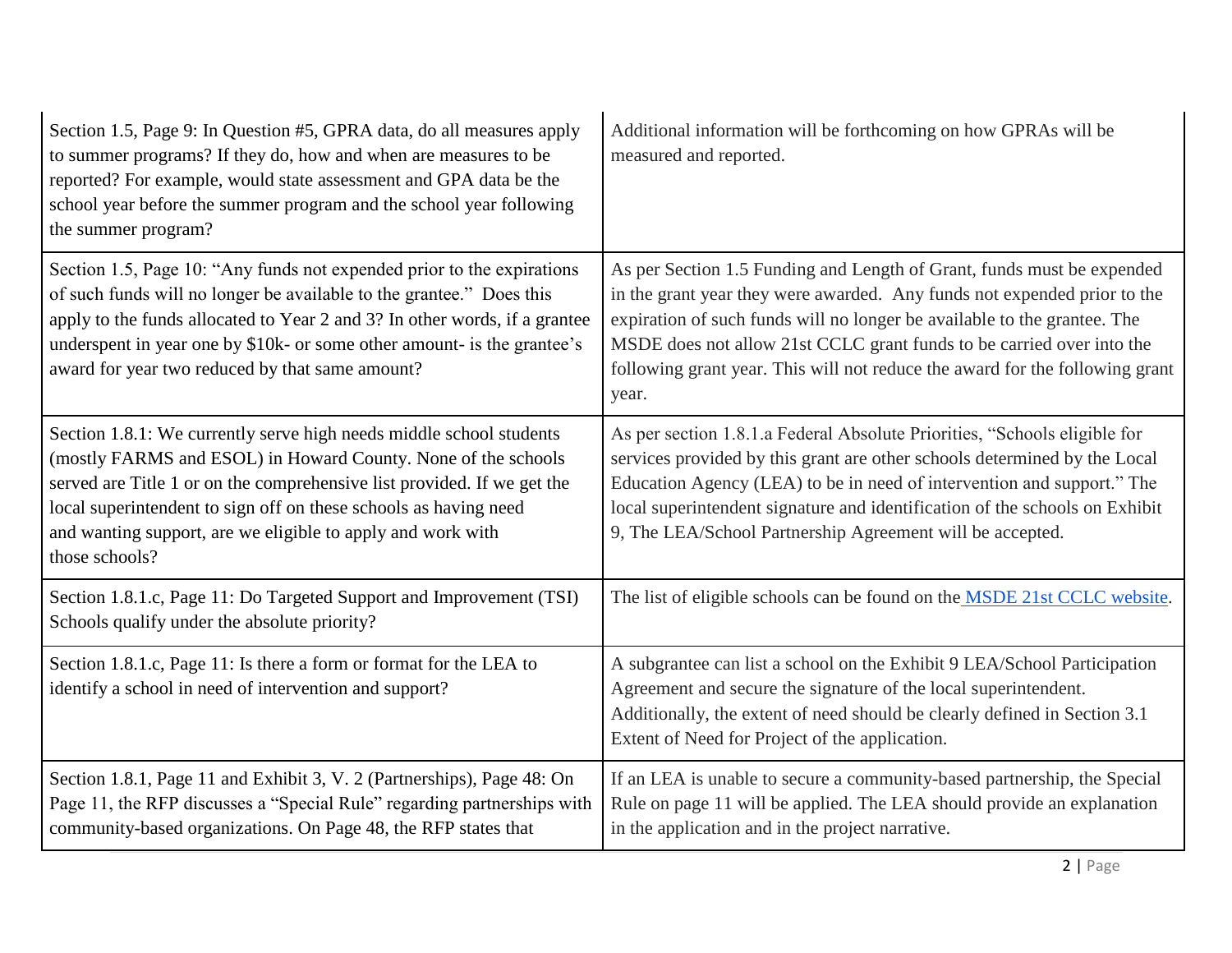| partnerships are an absolute priority. If we are not able to enter a<br>partnership with a community-based organization, would this be<br>explained in Exhibit 3, V.2, where we are to "List the project partners"<br>that meet this absolute priority"? Also, should we discuss this within the<br>application narrative. |                                                                                                                                                                                                                                                                                                                                                                                                                                                                                           |
|----------------------------------------------------------------------------------------------------------------------------------------------------------------------------------------------------------------------------------------------------------------------------------------------------------------------------|-------------------------------------------------------------------------------------------------------------------------------------------------------------------------------------------------------------------------------------------------------------------------------------------------------------------------------------------------------------------------------------------------------------------------------------------------------------------------------------------|
| Section 1.8.2, Page 11: Do summer only programs have to include<br>service-learning? In the past this requirement has not been required due<br>to the brevity of summer programs.                                                                                                                                          | As per Section 1.8.2 State Absolute Priorities, all applications, including<br>summer only programs, must integrate both character education and<br>service-learning components.                                                                                                                                                                                                                                                                                                          |
| Section 1.8.3, Page 11: Our program does both a. Align to College $\&$<br>Career Readiness Standards and b. Focus on STEM. Understanding that<br>we can only get 5 points max, can we detail how we address both<br>Priorities in our narrative?                                                                           | As per Section 1.8.3 Competitive Priorities, applicants may only select one<br>competitive priority and detail how the program will address this priority in<br>the narrative.                                                                                                                                                                                                                                                                                                            |
| Section 1.9, Page 12: Is the program required to teach both math and<br>reading or can only one academic activity be chosen?                                                                                                                                                                                               | The program may choose to include only one academic subject.                                                                                                                                                                                                                                                                                                                                                                                                                              |
| Section 1.9, Page 13: Can homework support be extended to an hour or<br>more? The students' parents keep asking us to provide more homework<br>support daily for an hour or more.                                                                                                                                          | As per Section 3.2. 4.a Project Design, if program time is to be used for<br>homework completion, it must be in addition to the required academic and<br>enrichment time. As per 3.2.2.a Project Design, programs must plan for<br>one-hour uninterrupted academic time and one-hour uninterrupted<br>enrichment time. Homework support is not limited to one hour. Programs<br>can choose the number of hours for each activity if the required minimum<br>hours of programming are met. |
| <b>Section II Related Questions</b>                                                                                                                                                                                                                                                                                        |                                                                                                                                                                                                                                                                                                                                                                                                                                                                                           |
| Section 2.0.1, Page 13: Under Summer Only programming, we are to<br>offer no less than 80 hours for summer to include onsite academic and                                                                                                                                                                                  | As per Section 2.0.1 Required Minimum Hours of Programming, the<br>summer only programs must provide no less than 80 hours of programming                                                                                                                                                                                                                                                                                                                                                 |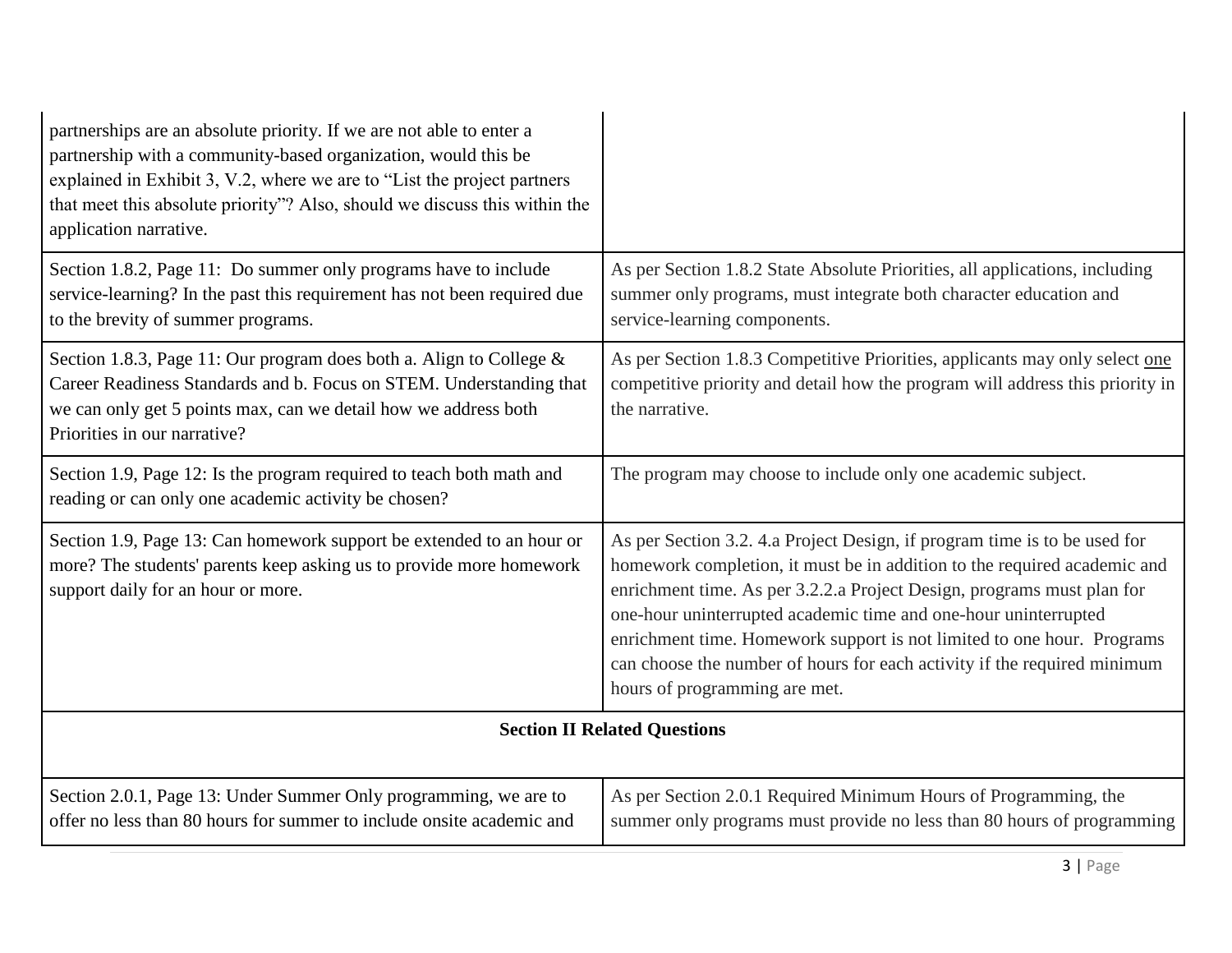| enrichment programming for at least 32 hours on the calendar. Is that<br>supposed to be at least 32 days on the calendar and not hours?                                                                                                                                                                                                                                                                                                                                                                                                                               | with at least 32 of the 80 hours for onsite academic enrichment<br>programming. The remaining hours should integrate components such as<br>character education, service learning, etc.                        |
|-----------------------------------------------------------------------------------------------------------------------------------------------------------------------------------------------------------------------------------------------------------------------------------------------------------------------------------------------------------------------------------------------------------------------------------------------------------------------------------------------------------------------------------------------------------------------|---------------------------------------------------------------------------------------------------------------------------------------------------------------------------------------------------------------|
| Section 2.0.1, Page 13: If serving multiple schools/ sites, does each<br>school/site need to provide 12 hours of programming per week or are the<br>12 hours split between school/sites?                                                                                                                                                                                                                                                                                                                                                                              | Each site served must meet the minimum hours of programming.                                                                                                                                                  |
| Section 2.0.1, Page 13: May the required 12 hours per week of<br>programming be provided with a combination of synchronous and<br>asynchronous instruction, or must the 12 hours be direct instruction?                                                                                                                                                                                                                                                                                                                                                               | The 12 hours of programming required is for direct (synchronous)<br>instruction.                                                                                                                              |
| Section 2.0.1, Page 13: Regarding the required hours of programming,<br>are the required numbers per student or per program? In other words, in<br>a summer program is each individual student expected to receive 80<br>hours of programming?                                                                                                                                                                                                                                                                                                                        | The required hours listed in Section 2.0.1 are the minimum hours a<br>program is operating and available for students.                                                                                        |
| Section 2.0.1, Page 13: There appears to be a discrepancy in total hours<br>of programming provided depending on the program option selected for<br>the "required minimum hours of programming" in a traditional school<br>year. For example, if one selects to do 12 hours per week for 25 weeks,<br>that's 300 hours of programming over the traditional school year. If one<br>selects 4 hours on Saturdays only for 25 weeks, that's 100 hours of<br>programming over the traditional school year. How is this difference<br>factored into your funding decision? | Please utilize the Wallace Calculator which determines cost per pupil<br>which factors in hours of programs for both school year and summer only<br>programs.                                                 |
| Section 2.0.1, Page 13: For Summer Only sites, I understand the<br>requirement of at least 80 hours of programming. From APR21 data<br>requirements, I recall that in the past, a student's data cannot be<br>"counted" unless they are in programming for at least 30 days. Is this<br>still true? Are there any changes or data collection requirements that                                                                                                                                                                                                        | The United States Department of Education has revamped the 21APR data<br>collection and reporting process. Further details regarding 21APR data<br>collection and reporting will be provided at a later date. |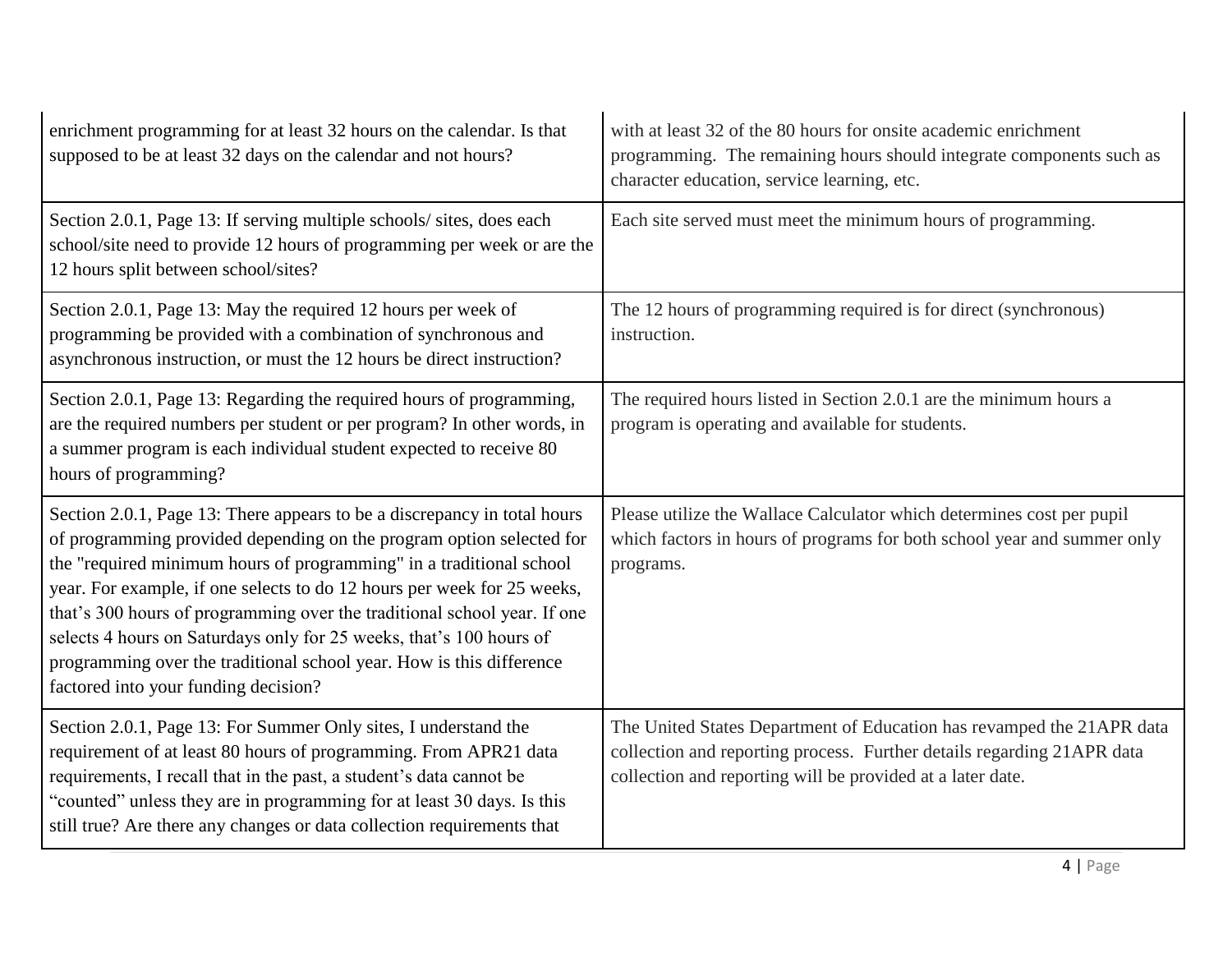| differ for summer only programs?                                                                                                                                                                                                                                                                                        |                                                                                                                                                                                                                                                                            |  |
|-------------------------------------------------------------------------------------------------------------------------------------------------------------------------------------------------------------------------------------------------------------------------------------------------------------------------|----------------------------------------------------------------------------------------------------------------------------------------------------------------------------------------------------------------------------------------------------------------------------|--|
| Section 2.0.1, Page 13: Required 12 hours a week -- our program is only<br>4 days a week for a total of 10 hours. We added more weeks to make up<br>the hours before, will this be allowed?                                                                                                                             | Refer to Section 2.0.1 Required Minimum Hours of Programming for<br>specific hourly requirements of school year and summer programs. School<br>year programs must operate no less than 12 hours per week and summer<br>programs must meet the minimum 80 hours for summer. |  |
| Section 2.0.1, Page 13: School Year and Summer (#1), Can a bidder<br>facilitate more than 25 weeks of programming if the program is only on<br>Saturday?                                                                                                                                                                | Yes. Programs can operate more hours than the minimum of hours<br>required.                                                                                                                                                                                                |  |
| <b>Section III Related Questions</b>                                                                                                                                                                                                                                                                                    |                                                                                                                                                                                                                                                                            |  |
| Section 3.2, Page 16: Do summer programs have to adhere to all IEP<br>regulations? In the past, summer only programs have been able to<br>inform parents that the IEP may not be followed in the summer program<br>to the same extent that it is during the school year.                                                | Summer programs must adhere to the same IEP regulations as school year,<br>and school year and summer programs that are outlined in the RFP.                                                                                                                               |  |
| Section 3.2.2.c, Page 16: Can the certified teacher(s) act in a supervisory<br>role for academic programming, or must they teach the academic<br>material themselves?                                                                                                                                                   | Core academic subjects must be taught by a certified teacher.                                                                                                                                                                                                              |  |
| Section 3.2.3.e, Page 17 and 6.0 (Appendices), Page 34: We are asked to<br>include evidence of consultation with private school officials.<br>However, evidence of consultation is not included in the list of<br>allowable appendices. If the evidence cannot be provided as an<br>appendix, how should we provide it? | The document(s) should be submitted as evidence in the form of an<br>attachment to support Exhibit 10 Private School Consultation.                                                                                                                                         |  |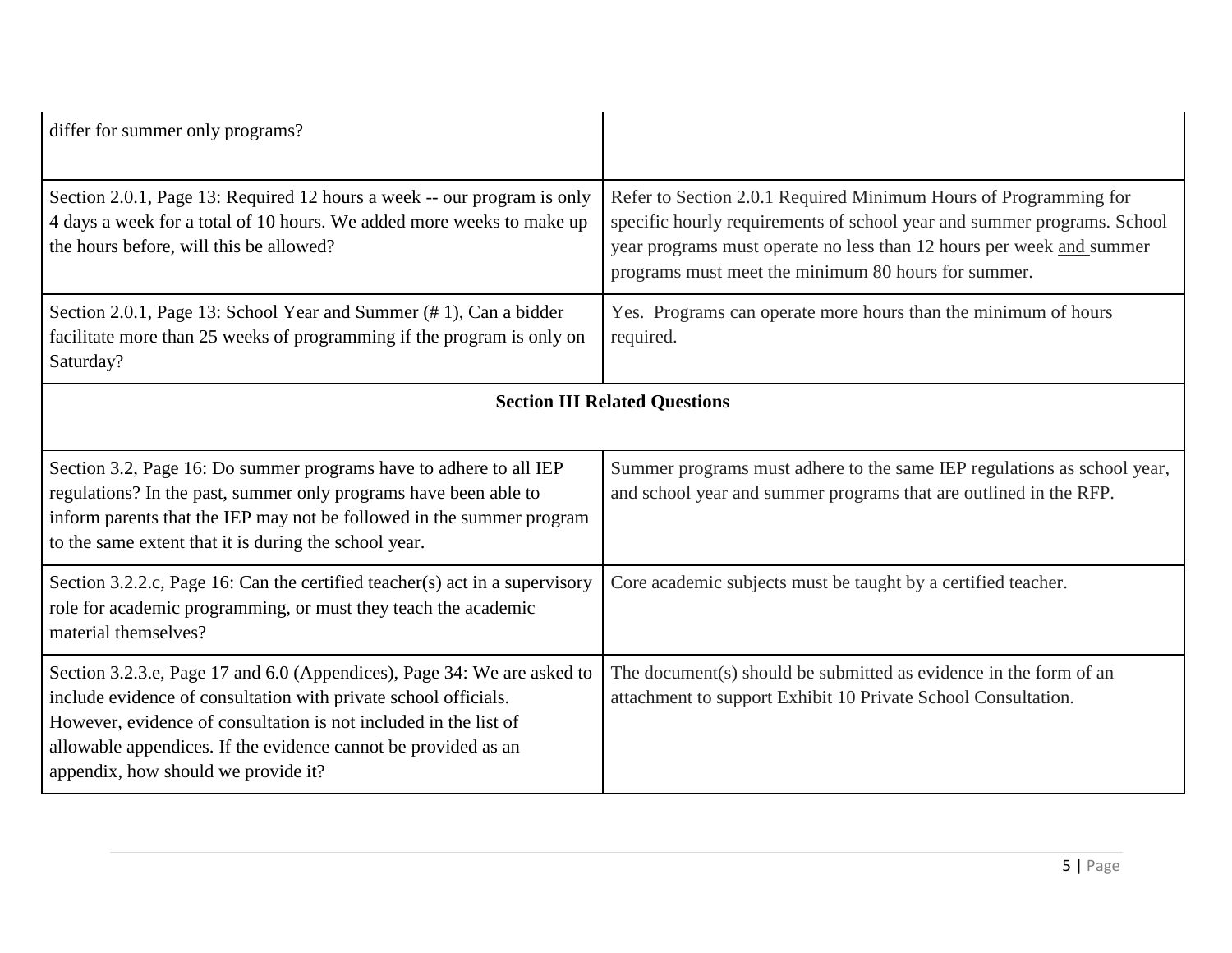| Section 3.2.3.f, page 17: This section indicates that the applicant should<br>"describe efforts to provide a timely notice of intent to submit an<br>application and include a description of who the information will be<br>disseminated." May you please provide clarification/an example?                                                                                                                                                              | Notice of Intent to apply can be in the form of certified letters/emails to<br>private schools in the local jurisdiction.                                  |
|-----------------------------------------------------------------------------------------------------------------------------------------------------------------------------------------------------------------------------------------------------------------------------------------------------------------------------------------------------------------------------------------------------------------------------------------------------------|------------------------------------------------------------------------------------------------------------------------------------------------------------|
| Section 3.2.3.f, page 17: If the LEA does not have private schools within<br>its service district, but a rising homeschool population, does the proposal<br>have to address/accommodate this population?                                                                                                                                                                                                                                                  | The Private School Consultation does not require notification to<br>homeschooling.                                                                         |
| Section 3.3 and 3.4, Page 18-19: If we use MISA data, how do we<br>proceed with submitting since we will not be receiving the test scores<br>until after April 2nd?                                                                                                                                                                                                                                                                                       | An applicant is requested to utilize the most recent data available at the<br>time of application submission.                                              |
| Section 3.3, Page 18 and Exhibit 4, Page. 51: SEA performance goals<br>1,2, 3, 5 $\&$ 6 are mandatory. Are there recommendations for Summer<br>Only sites to gather school year data? Are there other performance<br>benchmarks that will be acceptable for Summer Only programs since we<br>typically do not interact with teachers for summer feedback, will not<br>have school attendance data during summer months, get grades/report<br>cards, etc.? | Summer only programs will be required to gather data from partner schools<br>to meet the grant data requirements.                                          |
| Section 3.4, Page 19: In reference to "stakeholders statewide", may you<br>please provide a few examples?                                                                                                                                                                                                                                                                                                                                                 | Stakeholders statewide refers to partners that provide support to multiple<br>local school systems in Maryland.                                            |
| Section 3.4, Page 19 and 56: Is there a scoring consideration if you<br>complete the goals, activities, and data sources from more than one<br>optional SEA Performance Goal (4,7,8)?                                                                                                                                                                                                                                                                     | Completing additional optional goals will not impact the scoring of an<br>application.                                                                     |
| Section 3.6, Page 21-23: Is the External Evaluator required to assist in<br>the completion of federal and state online reports (i.e., 21APR)? Need<br>we include this in our contracts.                                                                                                                                                                                                                                                                   | The State External Evaluator should assist with the systematic collection<br>and analysis of all required data needed for state and federal grant reports. |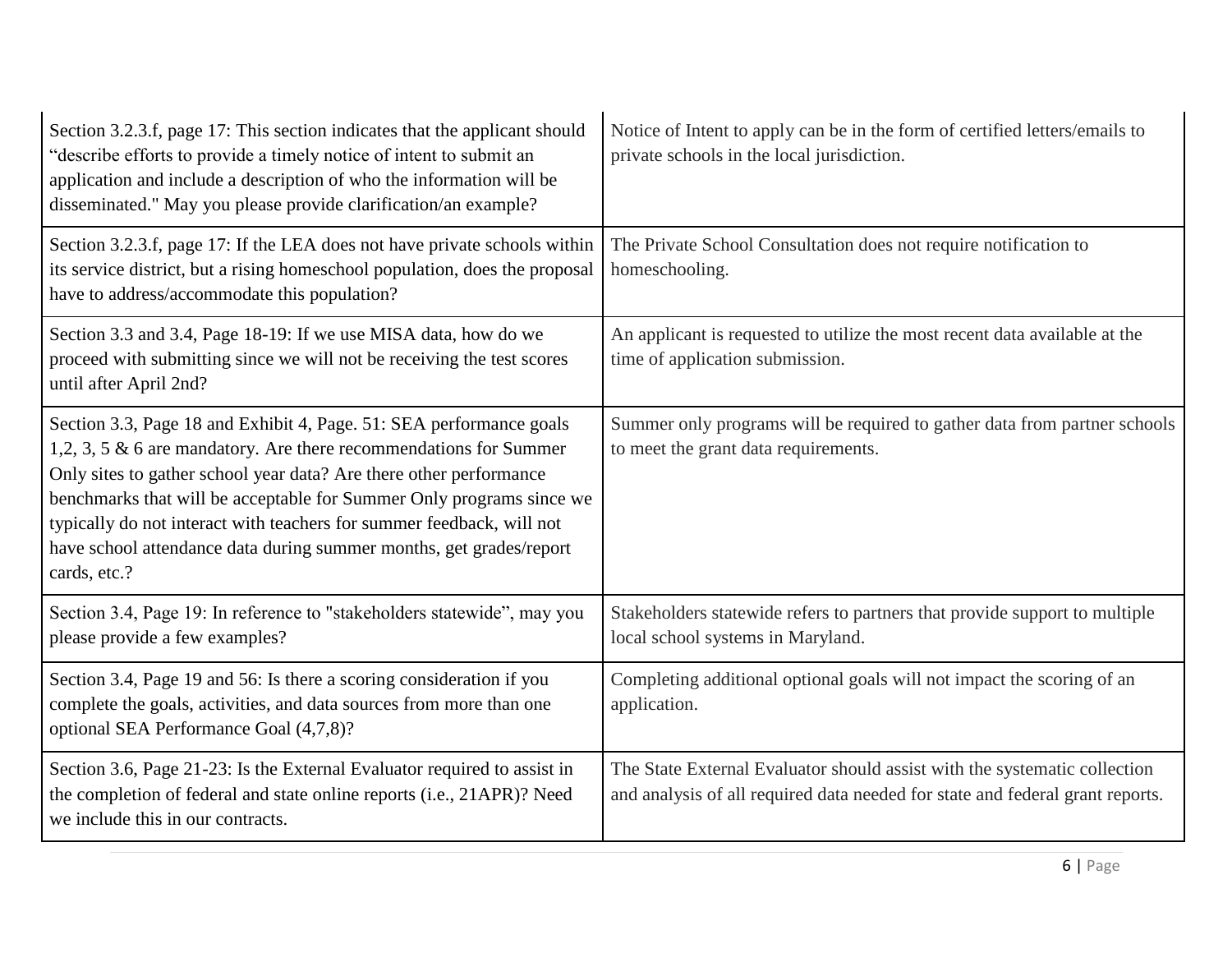| Section 3.3, Page 18: Do we write a narrative for the performance goals?<br>Or are the goals addressed solely in Exhibit 4? Can we draft goals that<br>are aligned directly with our project, or are we limited to the<br>performance goals in Exhibit 4?                 | Please utilize the performance goals that are provided in Exhibit 4. No<br>additional narrative is required.                                                                                                                                                                                                                             |
|---------------------------------------------------------------------------------------------------------------------------------------------------------------------------------------------------------------------------------------------------------------------------|------------------------------------------------------------------------------------------------------------------------------------------------------------------------------------------------------------------------------------------------------------------------------------------------------------------------------------------|
| Section 3.7, Page 24: It seems that this section, Programmatic<br>Monitoring, is information regarding grant requirements. Are there<br>questions in this section that we need to address in our application<br>narrative?                                                | Section 3.7 outlines the grant requirements once an award is issued.                                                                                                                                                                                                                                                                     |
| Section 3.8, Page 25: It seems that this section, Coordinating with Other<br>Programs, is instructing us to coordinate with other programs. Do we<br>include a description of this coordination in our application narrative?                                             | As per Section 3.8 Coordinating with Other Programs, the applicant is<br>expected to provide a written narrative in this section that identifies federal,<br>state, and local programs coordinated with the proposed program.                                                                                                            |
| Section 3.9.1: The agreement must include the signature of the<br>Superintendent when it is submitted. This is a process that takes time<br>and in the past was secured after the proposal was accepted. Does it need<br>to be signed by the Superintendent by April 2nd? | Yes, the LEA/School Participation Agreement must be signed by the local<br>superintendent and submitted by April 2nd.                                                                                                                                                                                                                    |
| 3.9.2, pg. 26: The RFP states that letters of commitment should "not be<br>addressed to MSDE." To whom should they be addressed?                                                                                                                                          | The letters of commitment must be addressed to the Lead Agency applying<br>for the 21st CCLC grant.                                                                                                                                                                                                                                      |
| Section 3.9.2, Page 26: In addition to Exhibit 9, do we need to submit<br>individual letters of support from the Principals of participating schools?                                                                                                                     | Exhibit 9 is the evidence required to demonstrate LEA/School Participation<br>Agreement from Principals and Superintendents. Additional letters of<br>commitment from Principals are encouraged, but not required at the time of<br>application submission; however, will be requested through monitoring<br>upon notification of award. |
| Section 3.9, Page 26: In the Partners section, do we include a narrative<br>regarding our partners? Or is the Partners Plan Worksheet all that is<br>required?                                                                                                            | The project design section must outline how partners will provide<br>educational and related activities that will complement and enhance the<br>academic achievement and positive youth development of students.                                                                                                                         |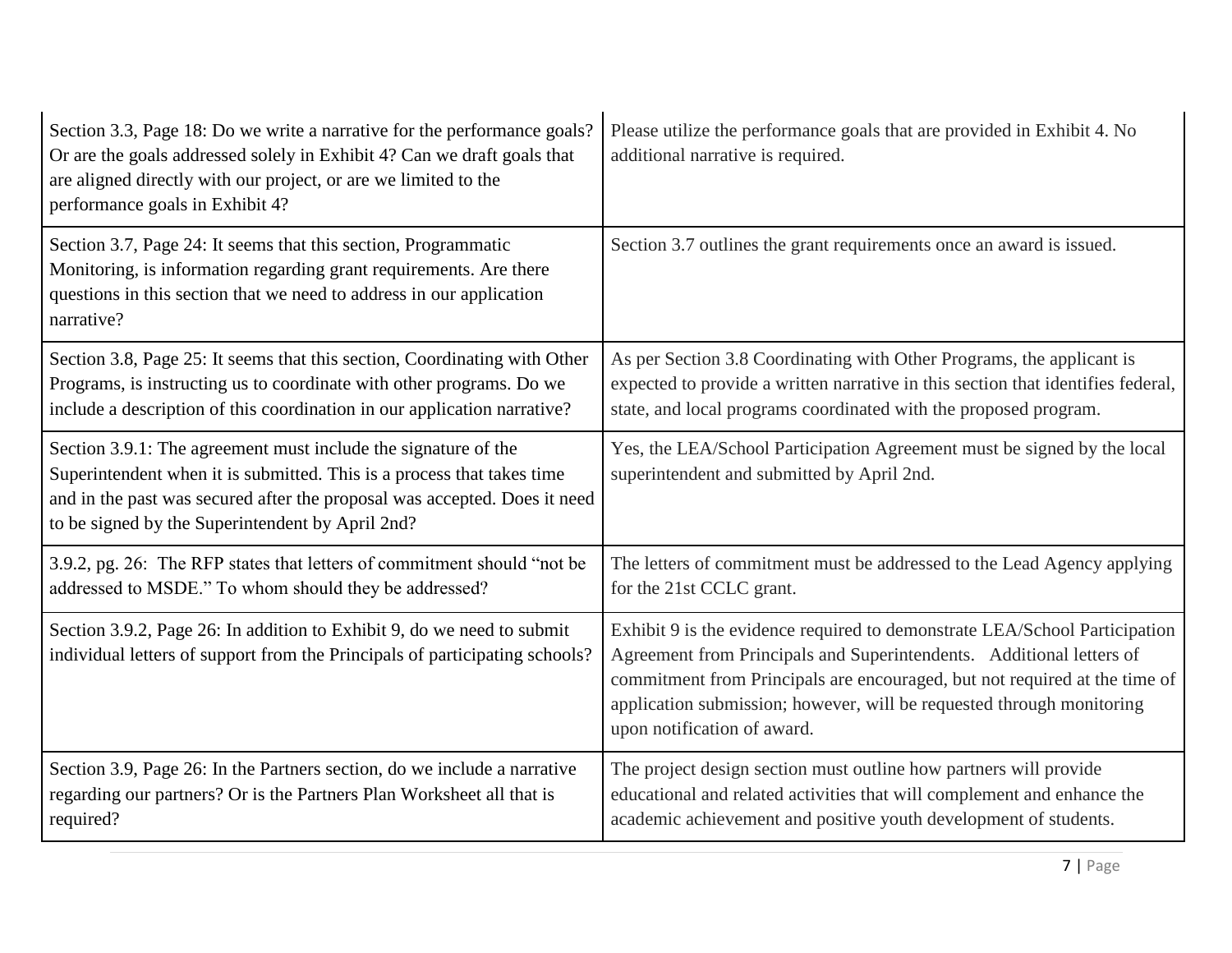| Section 3.9, Page 26: Our Purchasing Department allows Memorandum<br>of Understanding (MOU) to serve as contracts with our community-<br>based partners. Can we upload a signed MOU in place of uploading<br>"signed subcontractor contracts"?                                                                                                                                       | Yes, signed MOUs can serve as subcontractor contracts. As per Section<br>3.9.2 Memorandum of Understanding MOU must outline the (proposed)<br>services and breakdown of expenses to include hourly rates for all<br>providers. |  |
|--------------------------------------------------------------------------------------------------------------------------------------------------------------------------------------------------------------------------------------------------------------------------------------------------------------------------------------------------------------------------------------|--------------------------------------------------------------------------------------------------------------------------------------------------------------------------------------------------------------------------------|--|
| <b>Section IV Related Questions</b>                                                                                                                                                                                                                                                                                                                                                  |                                                                                                                                                                                                                                |  |
| Section 4.0, Page 27: Are applicants scored unfavorably if a part of the<br>sustainability plan is continued advocacy for federal funding of the 21st<br>CCLC program and steady pursuit of 21st CCLC funding opportunities<br>in addition to the ones described in this sectionwhich are often limited<br>for rural jurisdictions.                                                  | Applications should include how the project will be sustained after Year 3<br>of funding including any planned efforts to secure current and additional<br>partners and/or funding sources.                                    |  |
| 4.0.2, pg. 28: Can we use school staff's time as our in-kind match?<br>School staff are paid through a combination of federal, state, and local<br>funds.                                                                                                                                                                                                                            | As per Section 4.0.2 Matching Contributions, in-kind contributions cannot<br>be derived from other federal or state funds.                                                                                                     |  |
| <b>Section V Related Questions</b>                                                                                                                                                                                                                                                                                                                                                   |                                                                                                                                                                                                                                |  |
| Section 5.0.2, Page 29: Are we permitted to submit our budget in a<br>Microsoft Excel format instead of submitting our budget Exhibit 8<br><b>Budget Worksheet Template?</b>                                                                                                                                                                                                         | Yes, the Budget Worksheet (Exhibit 8) may be submitted as an Excel<br>document, however all information must remain intact.                                                                                                    |  |
| Section 5.0.2.a, Page 30: As a local education agency, we are required to<br>pay FCPS staff working in our program their per diem rate as negotiated<br>by our Board of Education and employee associations. What<br>documentation should we submit to demonstrate this? And what<br>documentation should we submit to demonstrate the FCPS teacher and<br>assistant per diem rates? | Documents that support LEA staff salaries from the human resources<br>department would suffice (salary schedules, employee handbooks).                                                                                         |  |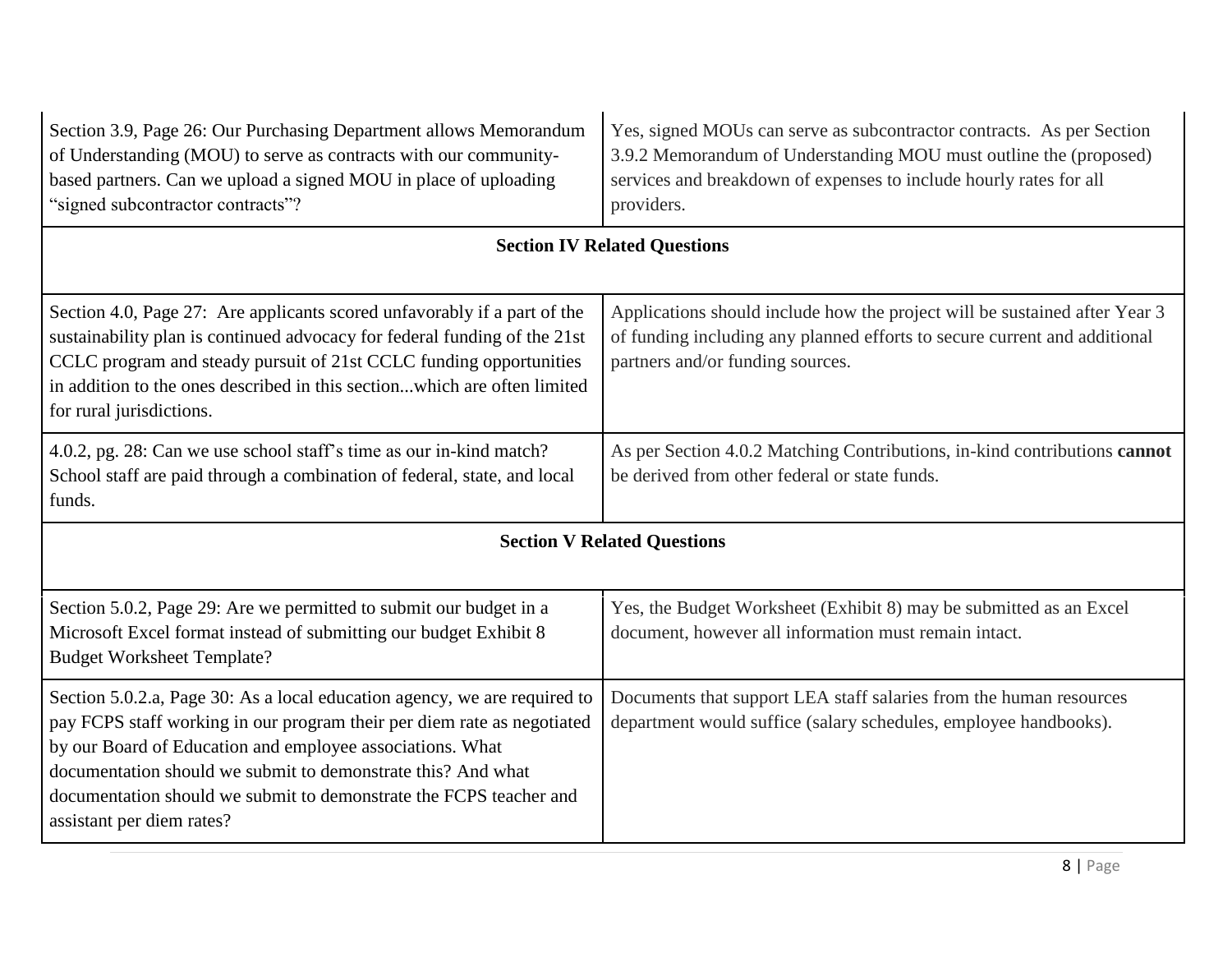| Section 5.0.2.a and 5.0.2.b, Page 30: 1. Must the finance agent<br>/bookkeeper be included within the MSDE requested amount, or may it<br>be secured in-kind?<br>2. Instructions indicate that we are to include a hyperlink to Bureau of<br>Labor Statistics (BLS) for each Contracted Service. However, the                                                                                                                                   | A finance/bookkeeper may be secured using in-kind funds.<br>The BLS resource would be used for Salaries and Wages and Contracted<br>Staff.       |
|-------------------------------------------------------------------------------------------------------------------------------------------------------------------------------------------------------------------------------------------------------------------------------------------------------------------------------------------------------------------------------------------------------------------------------------------------|--------------------------------------------------------------------------------------------------------------------------------------------------|
| Budget Worksheet sample includes a BLS link in the Salaries and<br>Wages category. Which is required, or is it both?<br>3. During the Feb. 1st webinar, some instructions were given regarding<br>The Wallace Foundation Out-of-School Time Cost Calculator<br>(something about selecting "use multiple") which are not stated in the                                                                                                           | The instruction for using the Wallace Foundation OST calculator can be<br>found within the pre-proposal webinar presentation (slides 36-40)      |
| RFP. May you please provide those instructions in writing? and<br>4. Must Retirement, Insurance, and Social Security be split into three<br>different line items, or may they be combined into one line item entitled<br>"Benefits?"                                                                                                                                                                                                            | Retirement, Insurance, and Social Security must be on separate line items<br>under Transfers as indicated on Exhibit 8 -Budget Worksheet Sample. |
| Section 5.0.2.c, Page 31: Local education agencies are required to<br>budget bus fuel costs under "Supplies and Materials." Non-LEA<br>applicants budget bus fuel under "Contracted Services." Can the 8% cap<br>on Supplies & Materials be applied to only those items budgeted in<br>categories 201-208 on the C-1-25? This would make the amount<br>budgeted for Supplies & Materials equitable for both the LEA and non-<br>LEA applicants. | The MSDE will consider and address individual budget local school<br>system requirements on a case-by-case basis.                                |
| Section 5.0.5, Page 32: Would a NICRA (Negotiated Indirect Cost Rate<br>Agreement) qualify as an "approved cognizant rate" referred to in line 5<br>of the paragraph in this section?                                                                                                                                                                                                                                                           | The MSDE will only consider negotiated indirect cost rates upon review of<br>the evidence submitted to support the negotiated rate.              |
| Section 5.0.6, Page 32-33: Is transportation an allowable expense?                                                                                                                                                                                                                                                                                                                                                                              | Student transportation is an allowable expense.                                                                                                  |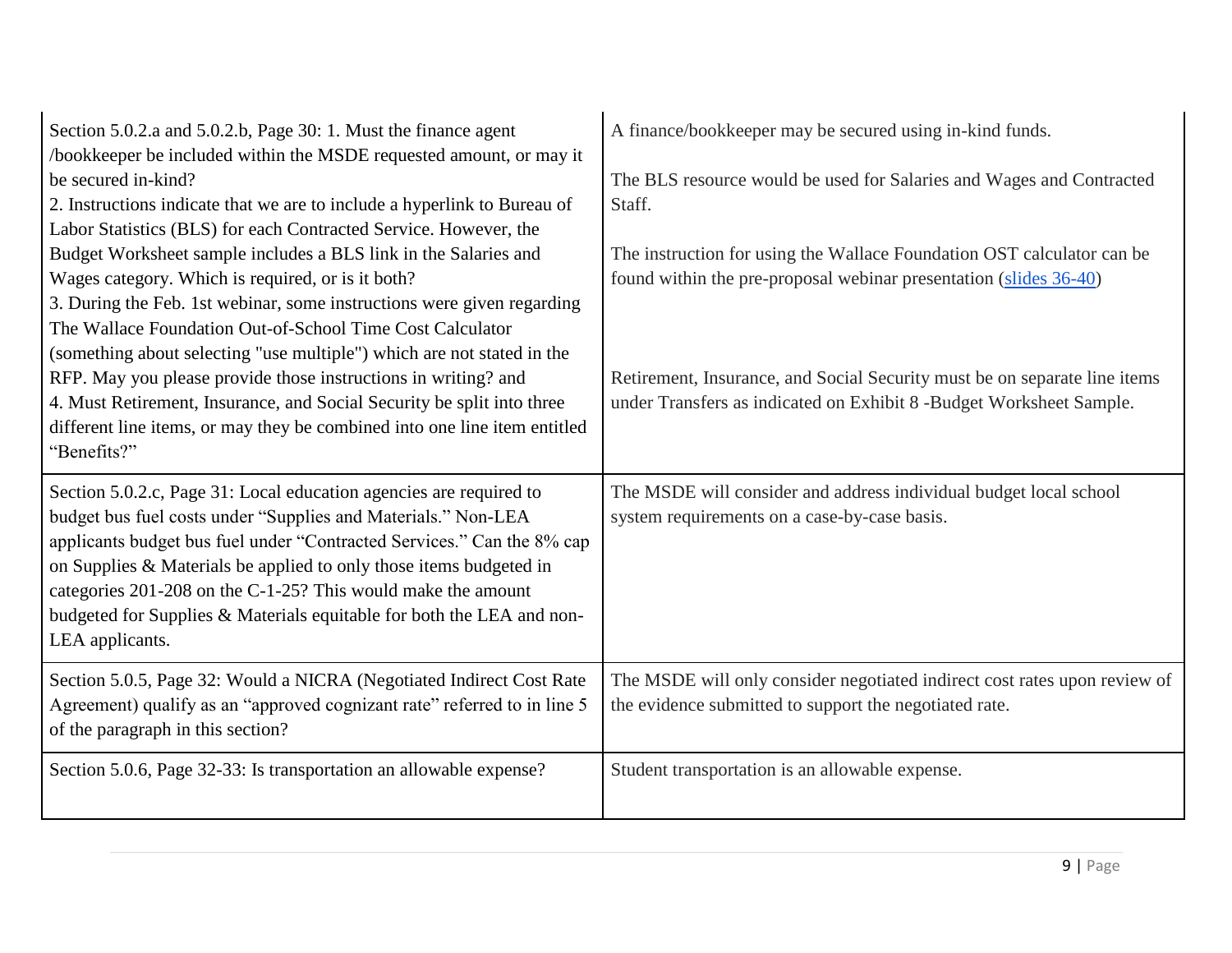| Section 5.0.6, Page 32-33Are stipends for youth an allowable expense?<br>For example, can I pay H.S. students to assist in the classrooms for<br>younger youth?                                                                                                                            | Stipends for youth are not allowed using 21st CCLC funds.                                                                                                                                                                                                                                                                                                                                                                                                                |
|--------------------------------------------------------------------------------------------------------------------------------------------------------------------------------------------------------------------------------------------------------------------------------------------|--------------------------------------------------------------------------------------------------------------------------------------------------------------------------------------------------------------------------------------------------------------------------------------------------------------------------------------------------------------------------------------------------------------------------------------------------------------------------|
| Section 5.0.7, Page 33: We are required to submit a copy of our single<br>audit report and financial statement to the MSDE. Our audit report is a<br>large document. Rather than including it in our PDF application, can we<br>submit it with the application but as a separate document? | The single report audit may be submitted as a separate attachment to<br>21stCCLCRFP2021.msde@maryland.gov As per Section 5.0.7 Subgrantee<br>Audit Requirements, subrecipients must submit a copy of their single audit<br>report and financial statement to the MSDE. (Refer to the Appendix).<br>These reports must be submitted within nine months after the end of the<br>fiscal year, or 30 days after the auditor has signed the report, whichever<br>comes first. |
| Section 5.0.7, Page 33: Must we include our Financial Audit with the<br>application, or will this be requested later? (The concern is file size.)                                                                                                                                          | As per Section 5.0.7 Subgrantee Audit Requirements, subrecipients must<br>submit a copy of their single audit report and financial statement to the<br>MSDE. (Refer to the Appendix). These reports must be submitted within<br>nine months after the end of the fiscal year, or 30 days after the auditor has<br>signed the report, whichever comes first.                                                                                                              |
| Section 5.0.7, Page 33: If an audit is not required because our<br>organization expends less than \$75k, and we have an independent audit<br>completed annually. Should we attach even if not required?                                                                                    | If a sub recipient did not expend \$750,000 or more in Federal awards, the<br>sub recipient must complete, sign, and submit to the MSDE the Single<br>Audit Exemption Certification form and a copy of its financial statement.<br>If a sub recipient did not expend \$750,000 or more in Federal awards, the<br>sub recipient must complete, sign, and submit to the MSDE the Single<br>Audit Exemption Certification form and a copy of its financial statement.       |
|                                                                                                                                                                                                                                                                                            | <b>Section VI Related Questions</b>                                                                                                                                                                                                                                                                                                                                                                                                                                      |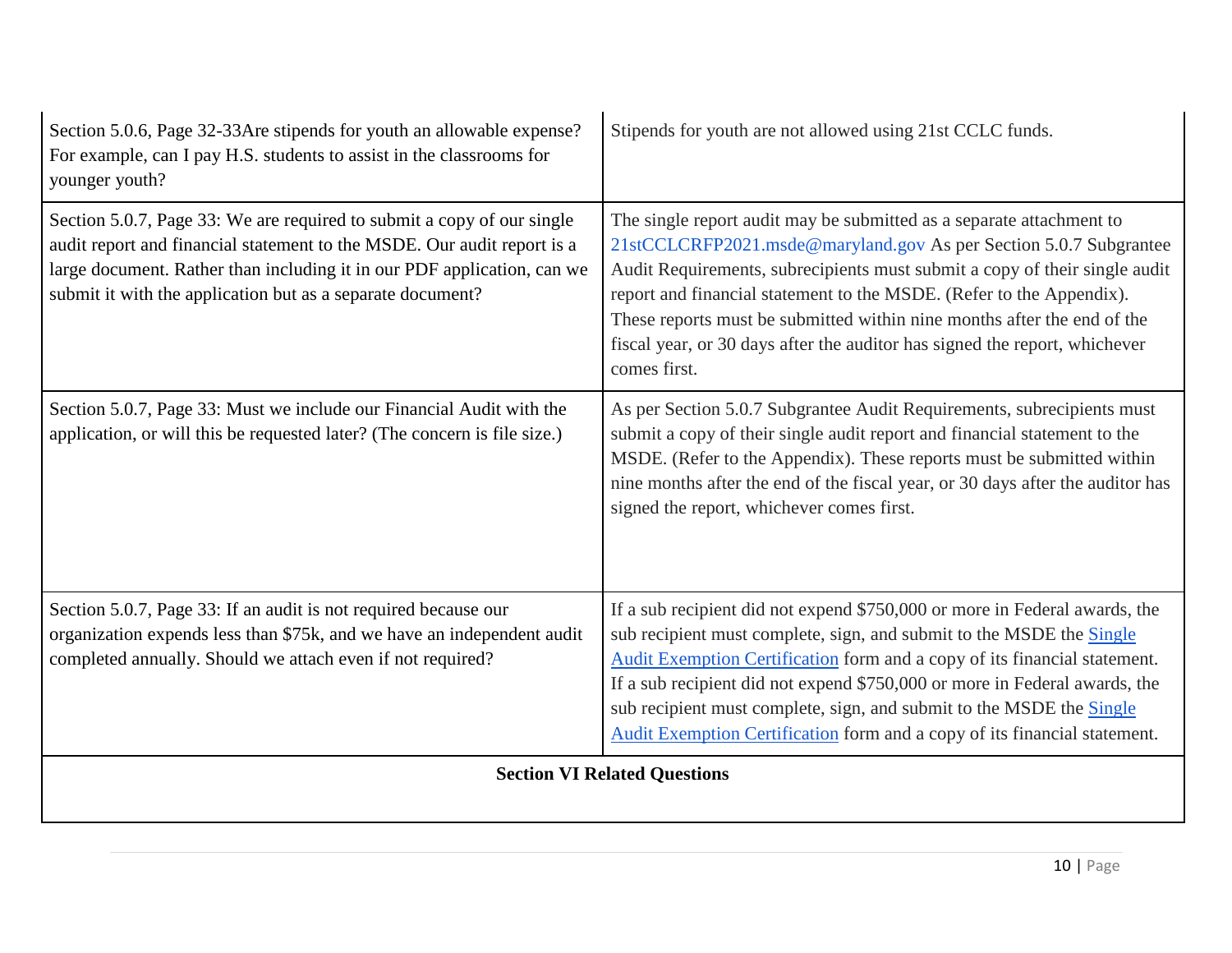| Section 6.0.2, Page 34: Must Use and Occupancy permits and current<br>Fire Inspection reports for each partner school be submitted with the<br>application, even if the schools are part of a public school system which<br>routinely ensures these are up to date and on file?               | As per Section 6.0.2 Compliance with Federal, State and Local Health and<br>Safety Standards, each applicant must provide evidence in the form of use<br>and occupancy permits and current fire inspection reports.                                                                                                                                                                                                                                                                                                |  |
|-----------------------------------------------------------------------------------------------------------------------------------------------------------------------------------------------------------------------------------------------------------------------------------------------|--------------------------------------------------------------------------------------------------------------------------------------------------------------------------------------------------------------------------------------------------------------------------------------------------------------------------------------------------------------------------------------------------------------------------------------------------------------------------------------------------------------------|--|
| Section 6.0.3, Page 34: We included consultation on the 21st CCLC<br>program in our Non-Public School Planning Process for the 2021-2022<br>school year, which we launched in January 2021 with a meeting of<br>interested private schools. Can we submit Exhibit 10 with our<br>application? |                                                                                                                                                                                                                                                                                                                                                                                                                                                                                                                    |  |
| <b>Section VII Related Questions</b>                                                                                                                                                                                                                                                          |                                                                                                                                                                                                                                                                                                                                                                                                                                                                                                                    |  |
| Section 7.0, Page 35: Is the GEPA statement submitted as an appendix?<br>It is not included on the list of approved appendices on Page 34.                                                                                                                                                    | As per Section 7.0, The General Education Provisions Act (GEPA),<br>Section 427, each application must develop and describe the steps taken to<br>ensure equitable access to, and equitable participation in, the project or<br>activity to be conducted with such assistance, by addressing the special<br>needs of students, teachers, and other program beneficiaries to overcome<br>barriers to equitable participation. This section is to be submitted as part of<br>the application and not as an appendix. |  |
| <b>Section VIII Related Questions</b>                                                                                                                                                                                                                                                         |                                                                                                                                                                                                                                                                                                                                                                                                                                                                                                                    |  |
| Section 8.0.8.b.i, Page 11: Will the MSDE share the scoring rubric<br>before the proposals are due?                                                                                                                                                                                           | The MSDE has posted the scoring rubric on the 21st CCLC website and<br>can be located here.                                                                                                                                                                                                                                                                                                                                                                                                                        |  |
| <b>Section X Related Questions</b>                                                                                                                                                                                                                                                            |                                                                                                                                                                                                                                                                                                                                                                                                                                                                                                                    |  |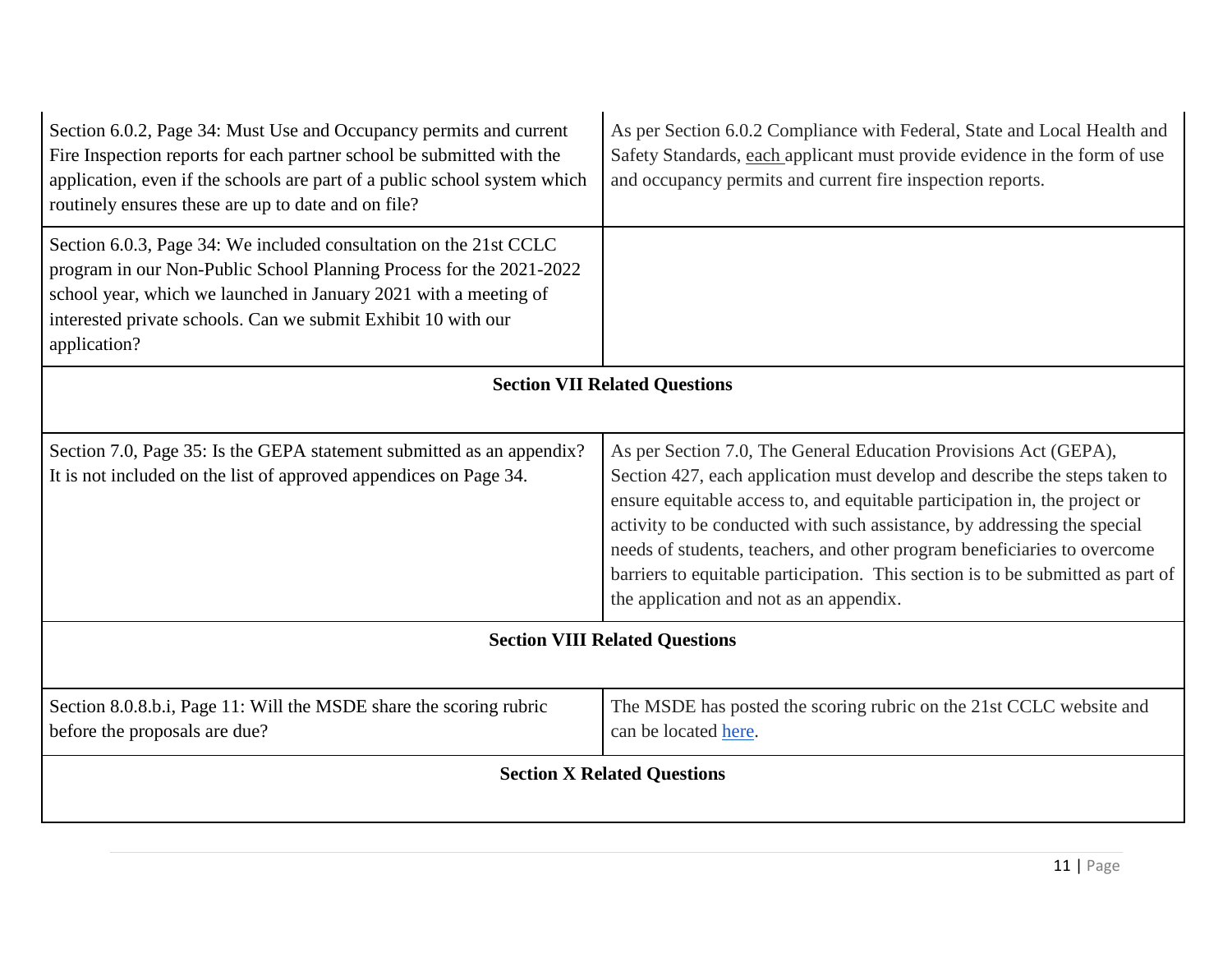| Section 10, Page 39: Is Exhibit 3 with sections I, II, III, IV and V<br>through X is included within the 25-page limit for the proposal, current?                                                                                                                                                                                                                          | Exhibit 3 is not included in the 25-page limit.                                                                                                                                                                                                                                                           |
|----------------------------------------------------------------------------------------------------------------------------------------------------------------------------------------------------------------------------------------------------------------------------------------------------------------------------------------------------------------------------|-----------------------------------------------------------------------------------------------------------------------------------------------------------------------------------------------------------------------------------------------------------------------------------------------------------|
| <b>Exhibit Related Questions</b>                                                                                                                                                                                                                                                                                                                                           |                                                                                                                                                                                                                                                                                                           |
| Section N/A, Page 44: Are we required to submit a cover page since<br>Exhibit 3 must be the first page of the application?                                                                                                                                                                                                                                                 | As per Section 2.2 Application for Maryland 21st CCLC Form, every<br>proposal must begin with the standard Application for Nita M. Lowey<br>Maryland 21 <sup>st</sup> Century Community Learning Centers Form (Exhibit 3).<br>No other page (including title pages or illustrations) may cover this form. |
| Exhibit 3, Page 45: Is it possible to have a blended 80% of the<br>participants attending elementary school and 20% middle school?                                                                                                                                                                                                                                         | It is possible to have a blended program model serving both elementary<br>and middle school students; however, both schools the students attend must<br>meet the eligibility criteria in Section 1.8.1 Federal Absolute Priorities.                                                                       |
| Exhibit 3, Page 48: Does the applicant's schedule need to include both<br>Character Education and Social-Emotional Learning (SEL)? Or can we<br>only include SEL?                                                                                                                                                                                                          | As per Section 1.8.2 State Absolute Priorities, all applications must<br>integrate character education and service-learning components. Applicants<br>can incorporate a social emotional programmatic component within the<br>project design but are not required.                                        |
| Exhibit 4, Page 54: For GPRA #5 Performance Indicator, for teacher<br>reported engagement in learning, is the data only allowed from certified<br>teachers or can "teachers" use paraprofessionals and other content<br>experts involved in summer only or after school program for this<br>reporting data?                                                                | Additional information will be forthcoming on how GPRAs will be<br>measured and reported.                                                                                                                                                                                                                 |
| Exhibit 4, Performance Goal #2, Pages 52-53: All the indicators listed<br>are asking us to compare School Year X data with School Year Y data.<br>If the Evaluation Report is due in October of School Year Y, we will not<br>yet have the data. Is it acceptable to the MSDE that the Evaluation<br>Report be incomplete due to this requirement that we compare previous | The program evaluation should utilize the most recent assessment data<br>available. The MSDE also recommends grantees to work with the<br>evaluator to identify multiple sources of assessment data. The applicant<br>should not solely rely on school assessment data.                                   |